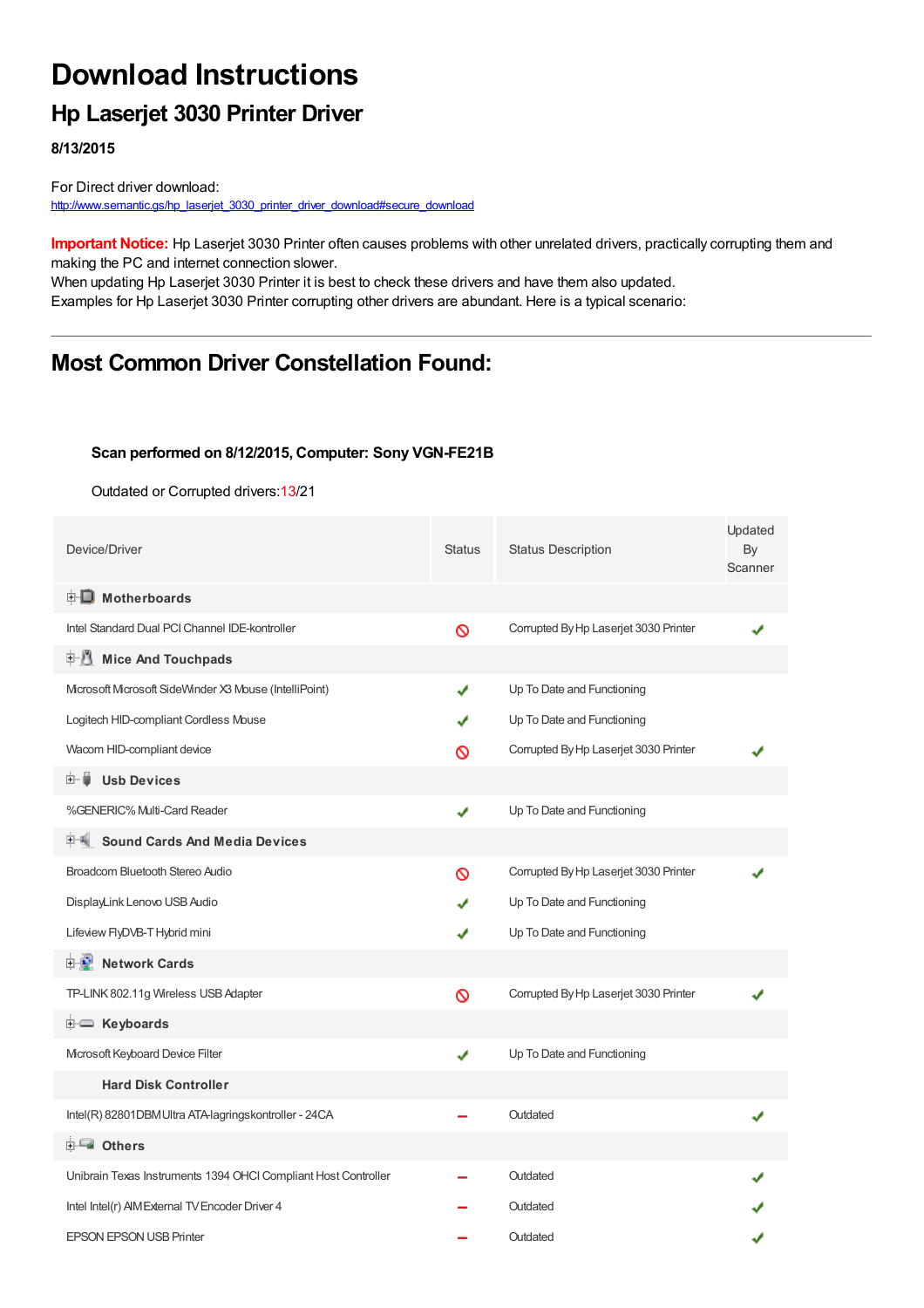| Microsoft SDA Standard Compliant SD Host Controller |   | Up To Date and Functioning            |  |
|-----------------------------------------------------|---|---------------------------------------|--|
| <b>D</b> Cameras, Webcams And Scanners              |   |                                       |  |
| Canon Canon MP495 ser                               | ✔ | Up To Date and Functioning            |  |
| <b>Dideo Cards</b>                                  |   |                                       |  |
| Intel Video Controller (VGA Compatible)             |   | Outdated                              |  |
| input Devices                                       |   |                                       |  |
| KME USB-brugerstyret inputenhed (HID)               | ଷ | Corrupted By Hp Laserjet 3030 Printer |  |
| <b>E-TP</b> Port Devices                            |   |                                       |  |
| PROLINK PROLINK Diagnostics Device (COMB)           |   | Outdated                              |  |
| <b>E</b> Monitors                                   |   |                                       |  |
| Sony Digital Flat Panel (1024x768)                  | ᠗ | Corrupted By Hp Laserjet 3030 Printer |  |
| 电图 Mobile Phones And Portable Devices               |   |                                       |  |
| <b>Acer NOKIA</b>                                   |   | Outdated                              |  |

## **Hp Laserjet 3030 Printer Driver Models:**

| <b>Driver Model</b>                        | <b>Original</b><br><b>Upload Date</b> | Last<br><b>Modification</b> | <b>Driver File</b>                         | <b>File</b><br><b>Size</b> | <b>Most Compatible</b><br><b>Computer Model</b>        | <b>Availabilty To</b><br><b>Scanner</b> |
|--------------------------------------------|---------------------------------------|-----------------------------|--------------------------------------------|----------------------------|--------------------------------------------------------|-----------------------------------------|
| Hp Laserjet 3030 Printer<br>40463          | 8/2/2014                              | 8/5/2015                    | hp_laserjet_3030_printer-<br>40463.exe     | 54kb                       | Gateway 4800 Series,                                   |                                         |
| Hp Laserjet 3030 Printer<br>3064           | 8/22/2014                             | 8/4/2015                    | hp_laserjet_3030_printer-<br>3064.exe      | 82kb                       | Compaq GN547AA-AC4<br><b>SG3110BR</b>                  | J                                       |
| <b>Hp Laseriet 3030 Printer</b><br>2321.19 | 8/16/2014                             | 8/7/2015                    | hp laserjet 3030 printer-<br>2321.19.exe   | 73kb                       | HPHP EiteBook 8540w,                                   | ✔                                       |
| Hp Laserjet 3030 Printer<br>7072.16        | 10/22/2014                            | 8/7/2015                    | hp_laserjet_3030_printer-<br>7072.16.exe   | 24kb                       | Panasonic CF-W2FWPAXP,                                 | ✔                                       |
| Hp Laserjet 3030 Printer<br>3401.18        | 1/21/2015                             | 8/7/2015                    | hp_laserjet_3030_printer-<br>3401.18.exe   |                            | 157kb Acer Veriton M688G,                              | ✔                                       |
| Hp Laserjet 3030 Printer<br>2.10629        | 9/24/2014                             | 8/6/2015                    | hp_laserjet_3030_printer-<br>2.10629.exe   | 81kb                       | Acer TravelMate 5520,                                  | ✔                                       |
| <b>Hp Laserjet 3030 Printer</b><br>Z80822  | 1/26/2015                             | 8/10/2015                   | h-z80822.exe                               |                            | 134kb Sony VGN-Z47GD_X,                                | ✔                                       |
| Hp Laserjet 3030 Printer<br>21.1771.1      | 12/9/2014                             | 8/7/2015                    | hp_laserjet_3030_printer-<br>21.1771.1.exe | 79kb                       | Acer Aspire 8730G,                                     |                                         |
| <b>Hp Laserjet 3030 Printer</b><br>41.1663 | 12/14/2014                            | 8/7/2015                    | hp laserjet 3030 printer-<br>41.1663.exe   | 189kb                      | <b>IBM IBM System x3500 MB Server</b><br>$-17380AC1$ , | ✔                                       |
| Hp Laserjet 3030 Printer<br>1.14022        | 12/7/2014                             | 8/10/2015                   | hp_laserjet_3030_printer-<br>1.14022.exe   | 47kb                       | Samsung RV409/RV509/RV709,                             |                                         |
| Hp Laserjet 3030 Printer<br>W34084         | 8/3/2014                              | 8/4/2015                    | hp_laserjet_3030_printer-<br>w34084.exe    |                            | 185kb Fujitsu PRIMERGY TX150,                          | ✔                                       |
| Hp Laserjet 3030 Printer<br>N6062.18       | 8/1/2014                              | 8/6/2015                    | hp_laserjet_3030_printer-<br>n6062.18.exe  |                            | 140kb Sony SVF15215SNB,                                | ✔                                       |
| <b>Hp Laserjet 3030 Printer</b><br>60834   | 12/31/2014                            | 8/9/2015                    | hp laserjet 3030 printer-<br>60834.exe     | 78kb                       | Panasonic CF-29LWQCZBM,                                | ✔                                       |
| Hp Laserjet 3030 Printer<br>1.11.130       | 7/27/2014                             | 8/1/2015                    | uzsp-1.11.130.exe                          |                            | 109kb Sony VGN-NS38M_W,                                |                                         |
| Hp Laserjet 3030 Printer<br>332.107        | 10/1/2014                             | 8/7/2015                    | hp laserjet 3030 printer-<br>332.107.exe   |                            | 24kb Sony VGN-TZ35AN,                                  | ✔                                       |
| Hp Laserjet 3030 Printer<br>42887          | 7/30/2014                             | 8/7/2015                    | hp_laserjet_3030_printer-<br>42887.exe     |                            | 132kb IBM2672MBG,                                      |                                         |
| Hp Laserjet 3030 Printer                   | 8/17/2014                             | 8/10/2015                   | hp_laserjet_3030_printer-                  |                            | 184kh Toshiba Satellite C50-A491                       | ✔                                       |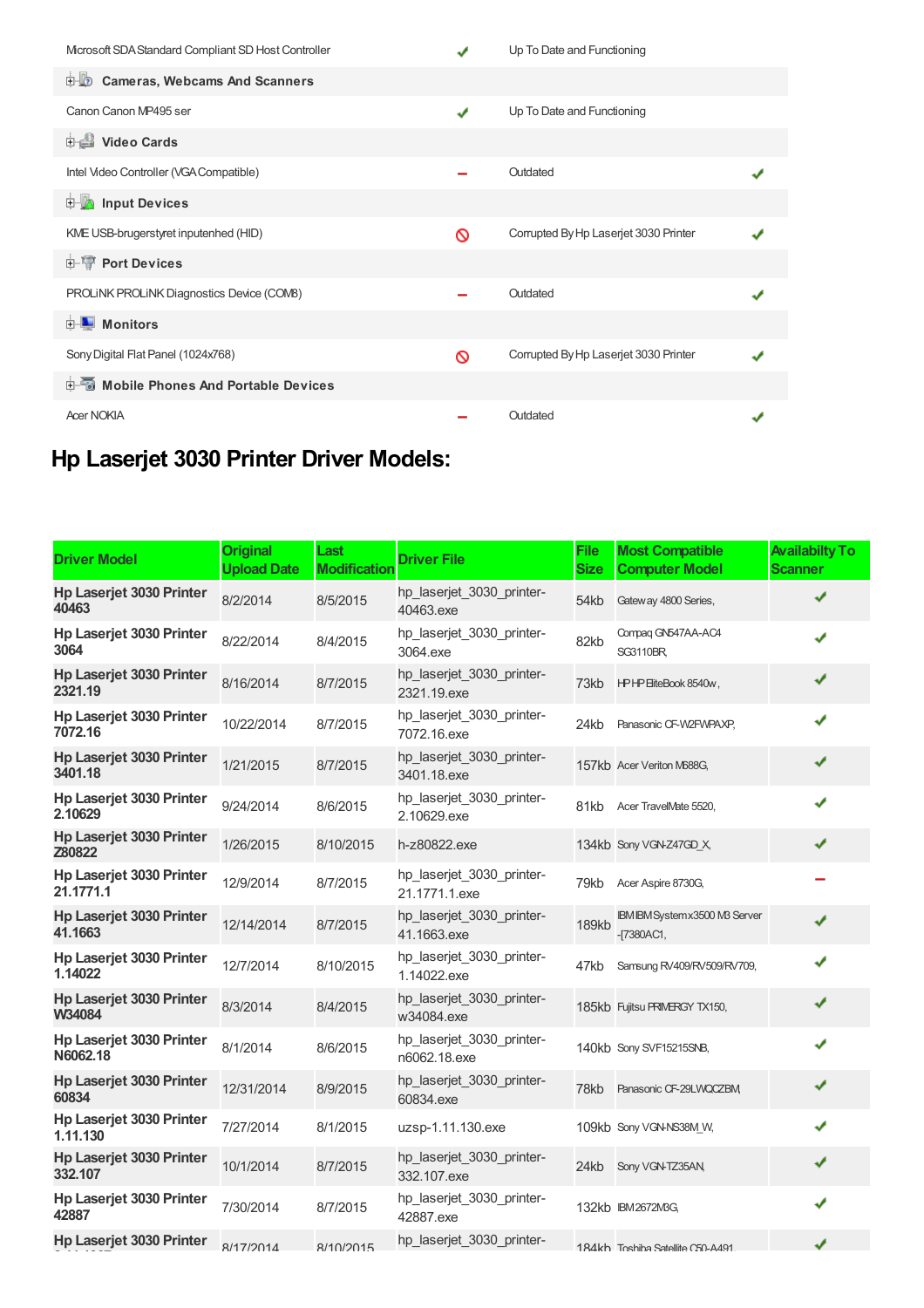| 2.11.1967                                       | U111LU1T   | $U_1 U_2 U_3 U_4$ | 2.11.1967.exe                                 |       | I UTINU I I VUI IIWU VULUIILU VUU I ITU I, |   |
|-------------------------------------------------|------------|-------------------|-----------------------------------------------|-------|--------------------------------------------|---|
| Hp Laserjet 3030 Printer<br>1.1798              | 12/23/2014 | 8/7/2015          | hp_laserjet_3030_printer-<br>1.1798.exe       |       | 199kb IBM ThinkCentre A51,                 | ✔ |
| <b>Hp Laserjet 3030 Printer</b><br>W631.11.11.1 | 8/23/2014  | 8/4/2015          | hp laserjet 3030 printer-<br>w631.11.11.1.exe | 39kb  | IBM System x 3200 MB - [7327Z29,           | ✔ |
| Hp Laserjet 3030 Printer<br>63403               | 11/13/2014 | 8/5/2015          | hp laserjet 3030 printer-<br>63403.exe        |       | 131kb Lenovo ThinkPad L530,                | ✔ |
| <b>Hp Laserjet 3030 Printer</b><br>31.1042      | 10/20/2014 | 8/6/2015          | hp laserjet 3030 printer-<br>31.1042.exe      |       | 172kb Sony VGN-NW230G,                     |   |
| Hp Laserjet 3030 Printer<br>31.1292             | 12/19/2014 | 8/6/2015          | hp_laserjet_3030_printer-<br>31.1292.exe      | 75kb  | <b>HPDF194A-ABZ 484,</b>                   | ✔ |
| Hp Laserjet 3030 Printer<br>71.191.12.1         | 9/26/2014  | 8/5/2015          | hp_laserjet_3030_printer-<br>71.191.12.1.exe  |       | 174kb NEC PC-VJ24LLNVHT8B,                 | ✔ |
| Hp Laserjet 3030 Printer<br>61.1799             | 11/9/2014  | 8/9/2015          | fkodjyakh-61.1799.exe                         | 43kb  | IBM System x3200 MB -[7328K3G,             | ✔ |
| Hp Laserjet 3030 Printer<br>1.1298              | 9/29/2014  | 8/5/2015          | hp_laserjet_3030_printer-<br>1.1298.exe       |       | 110kb Lenovo 2429BH6,                      | ✔ |
| Hp Laserjet 3030 Printer<br>80441.1             | 7/23/2014  | 8/7/2015          | hp_laserjet_3030_printer-<br>80441.1.exe      |       | 124kb NECPC-VY21MED5HJW6,                  | ✔ |
| Hp Laserjet 3030 Printer<br>A72280              | 7/24/2014  | 8/7/2015          | hp_laserjet_3030_printer-<br>a72280.exe       | 49kb  | <b>VOYAGEURPC Warranty</b><br>06/23/2014,  |   |
| <b>Hp Laserjet 3030 Printer</b><br>L2232.11.1   | 8/6/2014   | 8/6/2015          | ayv-I2232.11.1.exe                            |       | 199kb Lenovo ThinkStation S10,             | ✔ |
| Hp Laserjet 3030 Printer<br>S30069              | 1/19/2015  | 8/7/2015          | hp_laserjet_3030_printer-<br>s30069.exe       | 26kb  | NEC PC-LL700GD,                            | ✔ |
| <b>Hp Laserjet 3030 Printer</b><br>1.1342.12    | 10/6/2014  | 8/6/2015          | hp_laserjet_3030_printer-<br>1.1342.12.exe    | 32kb  | HP Compaq Presario Notebook PC,            | ✔ |
| Hp Laserjet 3030 Printer<br><b>N80220</b>       | 10/28/2014 | 8/6/2015          | hp_laserjet_3030_printer-<br>n80220.exe       |       | 218kb Toshiba Libretto U100/190DSW,        | ✔ |
| Hp Laserjet 3030 Printer<br>180672.1            | 2/1/2015   | 8/6/2015          | hp_laserjet_3030_printer-<br>i80672.1.exe     | 153kb | Compag EJ284AA-ABF SR1622FR<br>FR540,      | ✔ |
| <b>Hp Laserjet 3030 Printer</b><br>32786        | 11/15/2014 | 8/3/2015          | jz-32786.exe                                  |       | 123kb Acer TravelMate 8372,                | ✔ |
| Hp Laserjet 3030 Printer<br>D20798              | 1/14/2015  | 8/3/2015          | lusrmc-d20798.exe                             |       | 203kb HPFJ440AA-UJW s3542.sc,              | ✔ |
| <b>Hp Laserjet 3030 Printer</b><br>2.11.1401.1  | 11/17/2014 | 8/7/2015          | hp_laserjet_3030_printer-<br>2.11.1401.1.exe  |       | 158kb Extracomputer D3128-B2,              | ✔ |
| Hp Laserjet 3030 Printer<br>V601.188            | 10/14/2014 | 8/6/2015          | hp_laserjet_3030_printer-<br>v601.188.exe     |       | 192kb HPKY787AA-AKL p6172l,                | ✔ |
| Hp Laserjet 3030 Printer<br>81.1876             | 9/20/2014  | 8/5/2015          | hp_laserjet_3030_printer-<br>81.1876.exe      |       | 36kb NEC PC-GL22ES3GA,                     | ✔ |
| Hp Laserjet 3030 Printer<br>R2.122.104          | 8/5/2014   | 8/6/2015          | hp_laserjet_3030_printer-<br>r2.122.104.exe   |       | 189kb ASUS X200MA,                         |   |
| Hp Laserjet 3030 Printer<br>O1.12.107           | 8/9/2014   | 8/4/2015          | hp_laserjet_3030_printer-<br>o1.12.107.exe    | 58kb  | Toshiba Satellite L850-B750,               | ✔ |
| Hp Laserjet 3030 Printer 2 8/18/2014            |            | 8/7/2015          | hp_laserjet_3030_printer-<br>2.exe            | 95kb  | <b>HPHPPavilion TS 10 Notebook PC,</b>     | ✔ |
| Hp Laserjet 3030 Printer<br>41.1402             | 1/16/2015  | 8/8/2015          | hp_laserjet_3030_printer-<br>41.1402.exe      | 22kb  | Lenovo ThinkPad W500,                      | ✔ |
|                                                 |            |                   |                                               |       |                                            |   |

### **Typical Driver constellation for scanned computers:**

### **Data derived from 1127 scans made on these 374 computers from 12/8/2014 to 7/31/2015:**

Toshiba Dynabook T350/34BBM,GatewayMX6627, SonyVGN-TX73B\_B, LGF1-225GY, Apple Macmini3,1,HPCompaq 515,HPPU002AV-ABAA810Y, SonyVGN-UX490N, Seneca T69968, Medion P8612, HP H9-1156eg, ASUS 1015T, CASPER CASPER NEO, Lenovo ThinkCentre M72e, Acer Aspire 9810, Toshiba Dynabook T552/36HRJ,HPHPEliteBook 8460p, IBMSystem x3200 M3 -[7328K3G, Toshiba Dynabook Satellite T42 240E/5W, SonyPCV-RZ211, IBM237319G, Packard Bell IMEDIA H5689, NEC PC-VL5707D1Y, ASUS CG5290, Panasonic CF-19MH207NW, HP Db234a-abg 504a, Toshiba Dynabook BX/31L2, LG RD510-L.ADV3E8, WIPRO WIV37555-1436, HP P6-2202el, Sony VGN-UX90S, Sony SVE15128CGS, Compaq VS459AA-ABE CQ5211ES, Gateway E-5200, IBM8113WSU, HP 1618, HP Compac Presario CQ57 Notebook PC, Sony VGX-X90P, HP FR564AA-ABF m9356.f, Sony VPCF115FG, WIPRO WSG52K55W7-0226, HP XXX, HP HP ENVY 17 3D Notebook PC, Extracomputer D3230-B1, Sony SVE14112ENB, Toshiba Dynabook NX76JBL, IBM2724NM0, IBM8307D3U, TEKNOSERVICE TTL TEKNOPRO, Gateway DX4300, Panasonic CF-30KTPAX2B, Lenovo ThinkPad T400s, Packard Bell Ipower G3720, HP KX781AV-ABJ p6120jp, ASUS BM5220, HP KX621AA-ABT a6553.is, IBM2662MQG, Intel LC-92T10, ICP/ IEi KINO-690AM2, LGR405-A,HPEG763AA-B14 a1209.be, Packard Bell EasyNote\_F0946-U-020,HPPresario 2100, Packard Bell IMEDIAI4580 FR, Lenovo 57125694, Compaq GN547AA-AC4 SG3110BR, Sony VGN-NS11SR\_S, HP AY627AAR-ABA a4313w, Panasonic CF-W4GWPAXP, Samsung R710, Packard